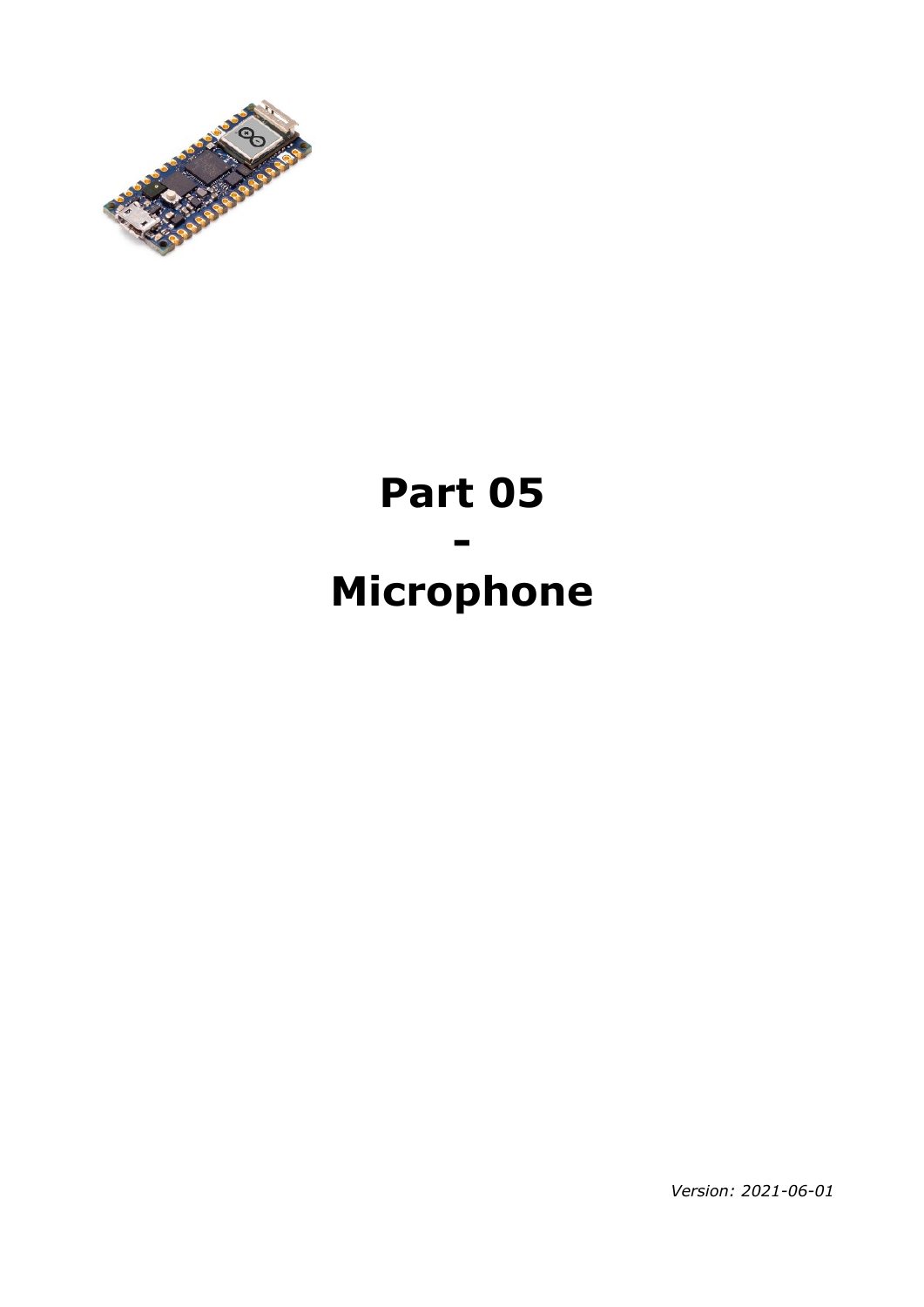## **Reading microphone data**

The Nano RP2040 connect comes with the MP34DT05 microphone, which can be used to record audio. In this tutorial, we will setup a basic application that simply turns ON or OFF the built in RGB LED whenever a loud noise is recorded (for example snapping our fingers).

#### The MP34DT05 microphone

Microphones are components that convert physical sound into digital data. Microphones are commonly used in mobile terminals, speech recognition systems or even gaming and virtual reality input devices.

The MP34DT05 sensor is a ultra-compact microphone that use PDM (Pulse-Density Modulation) to represent an analog signal with a binary signal. The sensor's range of different values are the following:

- Signal-to-noise ratio: 64dB
- Sensitivity:  $-26$ dBFS  $\pm 3$ dB
- Temperature range: -40 to 85°C

If you want to read more about the MP34DT05 sensor you can take a look at the datasheet.

#### **PDM library**

The PDM library allows you to use PDM (Pulse-density modulation) microphones, such as the on board MP34DT05 on the Arduino Nano 33 BLE Sense.

To use this library

#include <PDM.h>

The library takes care of the audio that will be accessible also through the ArduinoSound Library.

#### **Arduino Sound library**

This library provides simple way to play and analyze audio data using Arduino on SAMD21 based boardsusing the I2S bus.

#### To use this library

```
#include <AudioSound.h>
```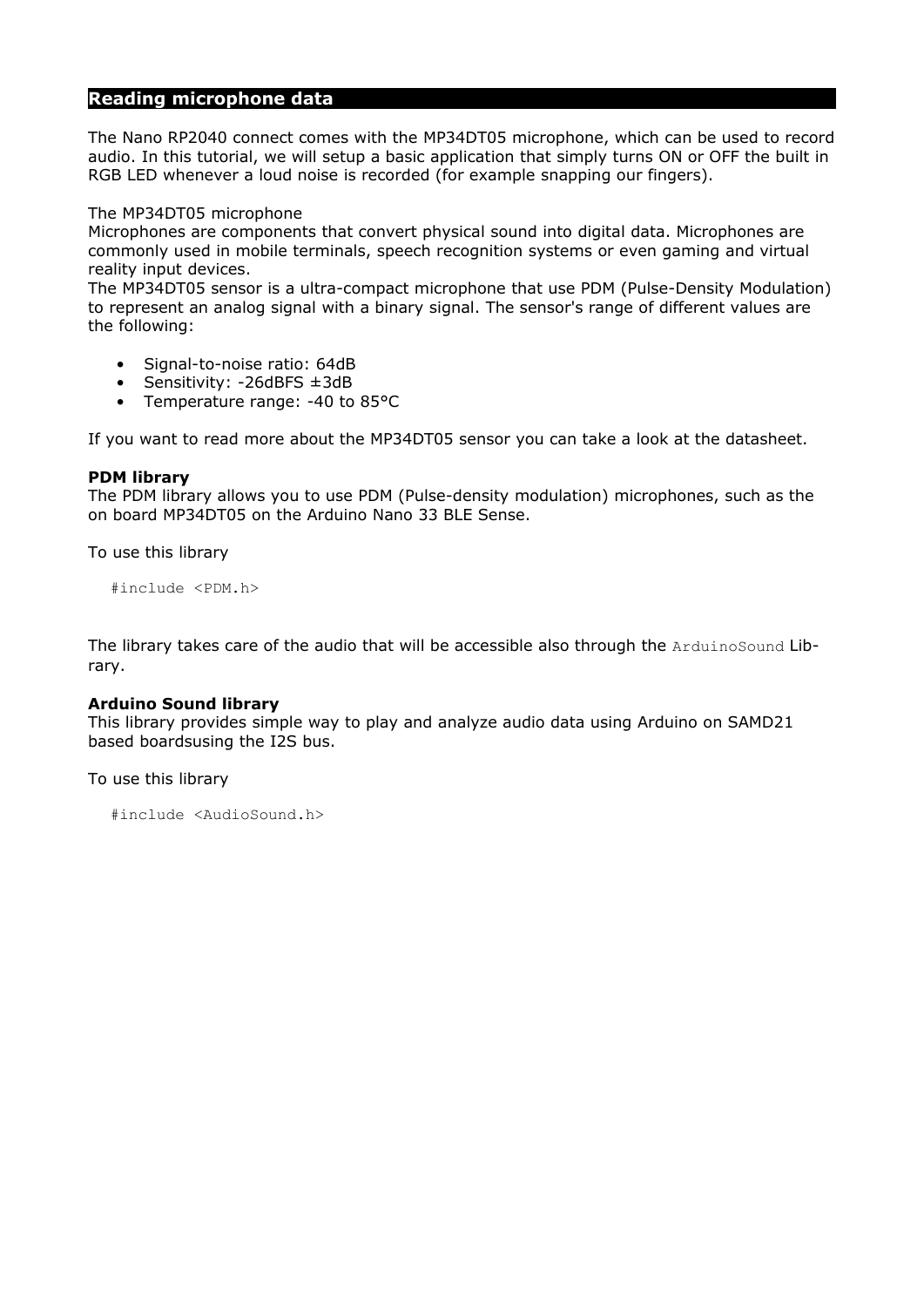### **Programming the board**

We will now get to the programming part of this tutorial.

- 1. First, let's make sure we have the drivers installed. If we are using the Web Editor, we do not need to install anything. If we are using an offline editor, we need to install it manually. This can be done by navigating to  $Tools > Board > Board Manager...$ Here we need to look for the Arduino Mbed OS Nano Boards and install it.
- 2. We can now take a look at some of the core functions of this sketch:
	- static const char channels = 1; sets the number of output channels.
	- static const int frequency = 16000; sets the sampling frequency to 20 KHz.
	- short sampleBuffer[512] buffer to read samples into, each sample is 16-bits.
	- while (!Serial) prevents program from running until Serial Monitor is opened.
	- PDM.begin(channels, frequency) initializes the PDM library.
	- Serial.print(sampleBuffer[i] prints sample to the Serial Monitor / Plotter.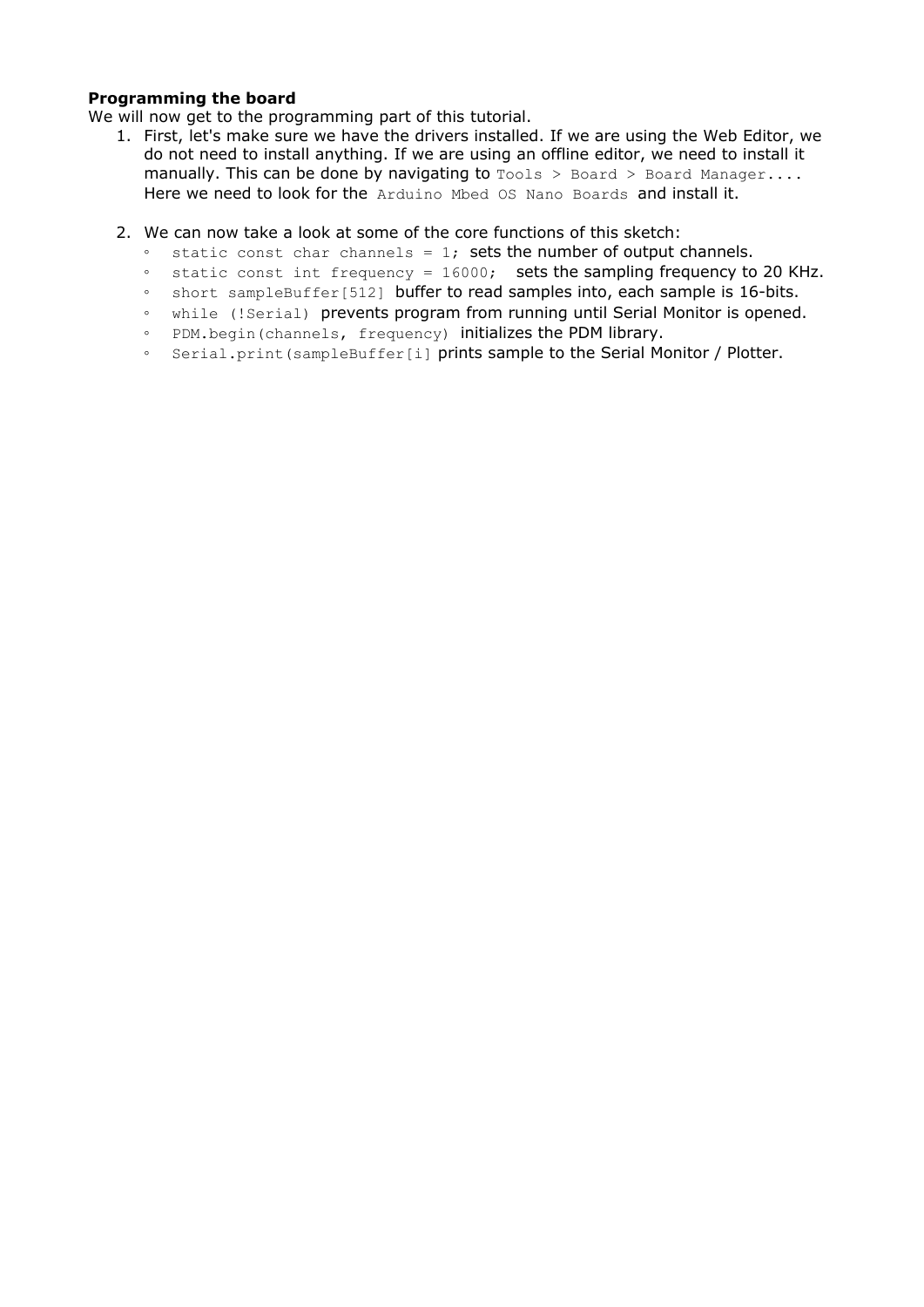The sketch can be found in the snippet below. Upload the sketch to the board.

```
#include <WiFiNINA.h>
#include <PDM.h>
bool LED SWITCH = false;
// default number of output channels
static const char channels = 1;
// default PCM output frequency
static const int frequency = 16000;
// Buffer to read samples into, each sample is 16-bits
short sampleBuffer[512];
// Number of audio samples read
volatile int samplesRead;
void setup() 
{
   Serial.begin(9600);
   pinMode(LEDB, OUTPUT);
   while (!Serial);
   // Configure the data receive callback
   PDM.onReceive(onPDMdata);
   // Optionally set the gain
   // Defaults to 20 on the BLE Sense and -10 on the Portenta Vision Shield
   // PDM.setGain(30);
   // Initialize PDM with:
   // - one channel (mono mode)
   // - a 16 kHz sample rate for the Arduino Nano 33 BLE Sense
   // - a 32 kHz or 64 kHz sample rate for the Arduino Portenta Vision Shield
   if (!PDM.begin(channels, frequency)) 
   {
     Serial.println("Failed to start PDM!");
    while (1);
   }
}
void loop() 
{
   // Wait for samples to be read
   if (samplesRead) 
   {
     // Print samples to the serial monitor or plotter
    for (int i = 0; i < samplesRead; i++) {
      if (channels == 2)
       {
         Serial.print("L:");
         Serial.print(sampleBuffer[i]);
         Serial.print(" R:");
       i++; }
      Serial.println(sampleBuffer[i]);
      if (sampleBuffer[i] > 10000 || sampleBuffer[i] \le -10000)
 {
        LED_SWITCH = !LED_SWITCH;
        if (LED SWITCH) {
```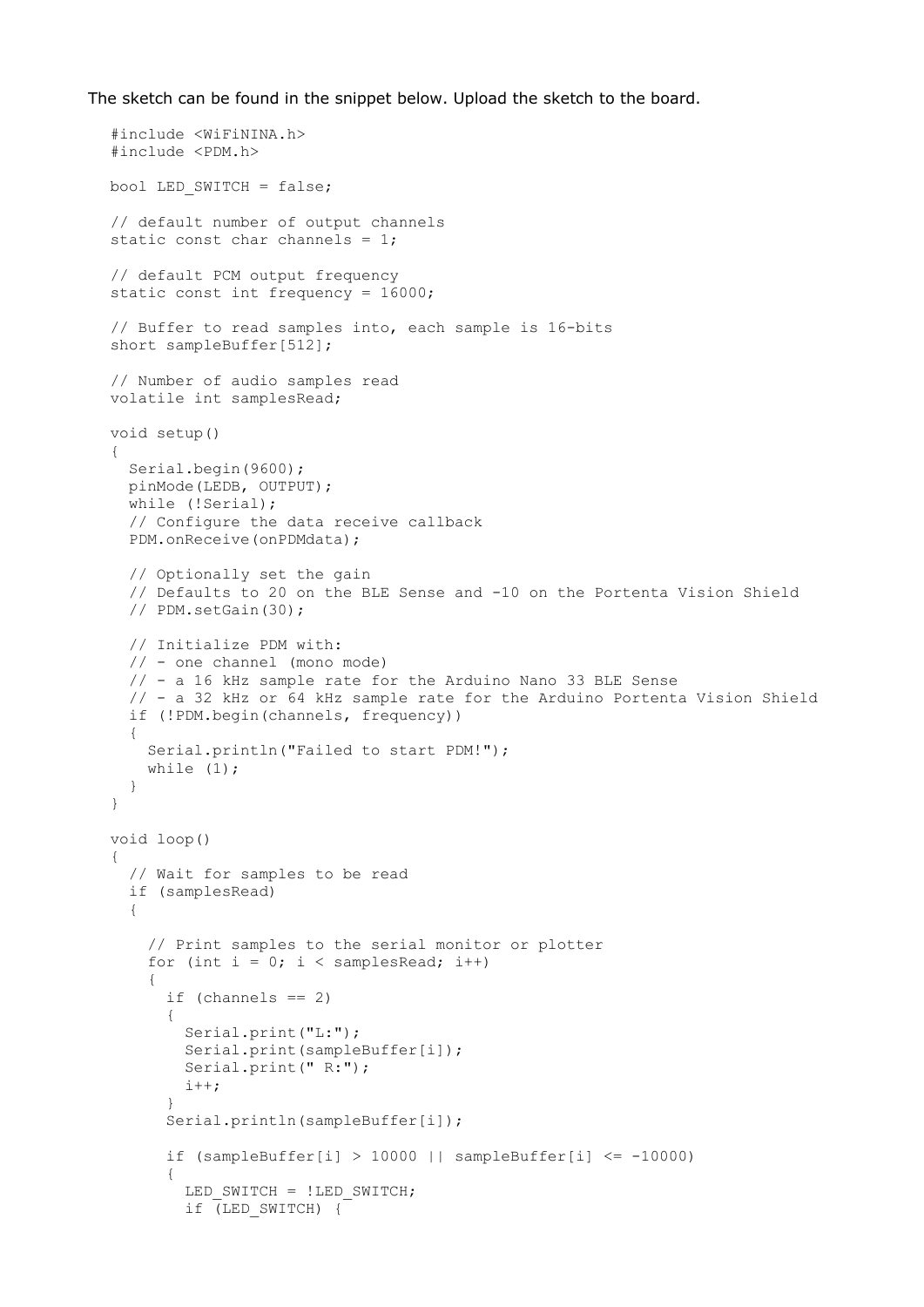```
 Serial.println();
           digitalWrite(LEDB, HIGH);
           Serial.println("ON!");
           Serial.println();
           delay(1000);
         }
         else 
         {
           Serial.println();
           digitalWrite(LEDB, LOW);
           Serial.println("OFF!");
           Serial.println();
           delay(1000);
         }
       }
     }
     // Clear the read count
     samplesRead = 0;
   }
}
/**
    Callback function to process the data from the PDM microphone.
    NOTE: This callback is executed as part of an ISR.
    Therefore using `Serial` to print messages 
    inside this function isn't supported.
  * */
void onPDMdata() 
{
   // Query the number of available bytes
   int bytesAvailable = PDM.available();
   // Read into the sample buffer
   PDM.read(sampleBuffer, bytesAvailable);
   // 16-bit, 2 bytes per sample
  samplesRead = bytesAvailable / 2;
}
```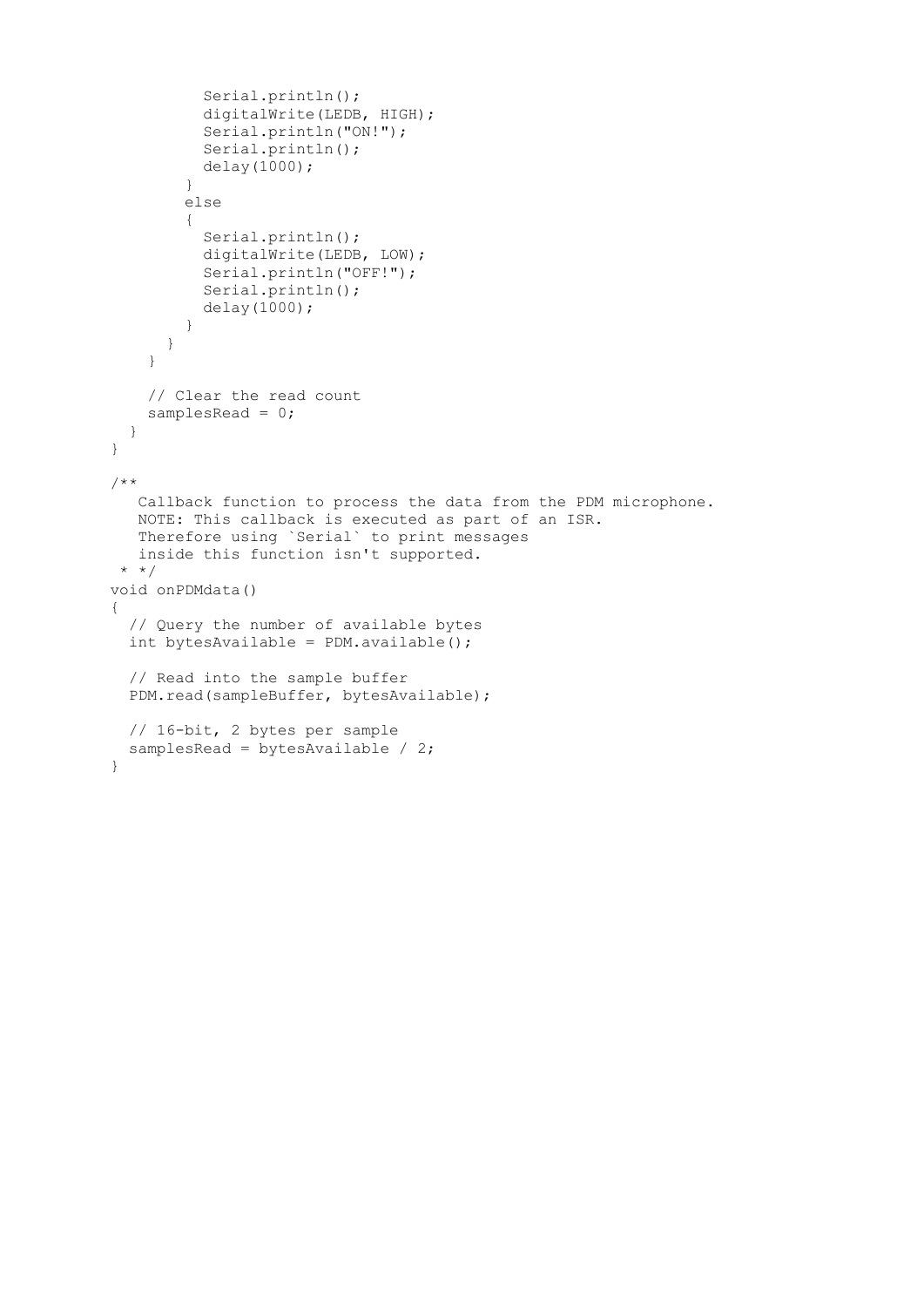## *Testing it out*

After successfully uploading the code to the board, we will need to open the Serial Monitor to initialize the program. Once we open it, we can see that data is being printed rapidly. These are the audio samples that are record from the microphone. We can also open the Serial Plotter to instead view the data as a graph.

| COM28  | $\times$<br>$\Box$<br>$\sim$                                 |
|--------|--------------------------------------------------------------|
|        | Send                                                         |
| $-146$ | $\hat{}$                                                     |
| $-146$ |                                                              |
| $-149$ |                                                              |
| $-147$ |                                                              |
| $-159$ |                                                              |
| $-160$ |                                                              |
| $-154$ |                                                              |
| $-161$ |                                                              |
| $-165$ |                                                              |
| $-197$ |                                                              |
| $-203$ |                                                              |
| $-191$ |                                                              |
| $-197$ |                                                              |
| $-202$ |                                                              |
| $-193$ |                                                              |
| $-197$ |                                                              |
| $-198$ |                                                              |
| $-193$ |                                                              |
|        | $\checkmark$                                                 |
|        | $\vee$ 9600 baud<br>Newline<br>$\smallsmile$<br>Clear output |

We can also open the Serial Plotter to instead view the data as a graph.